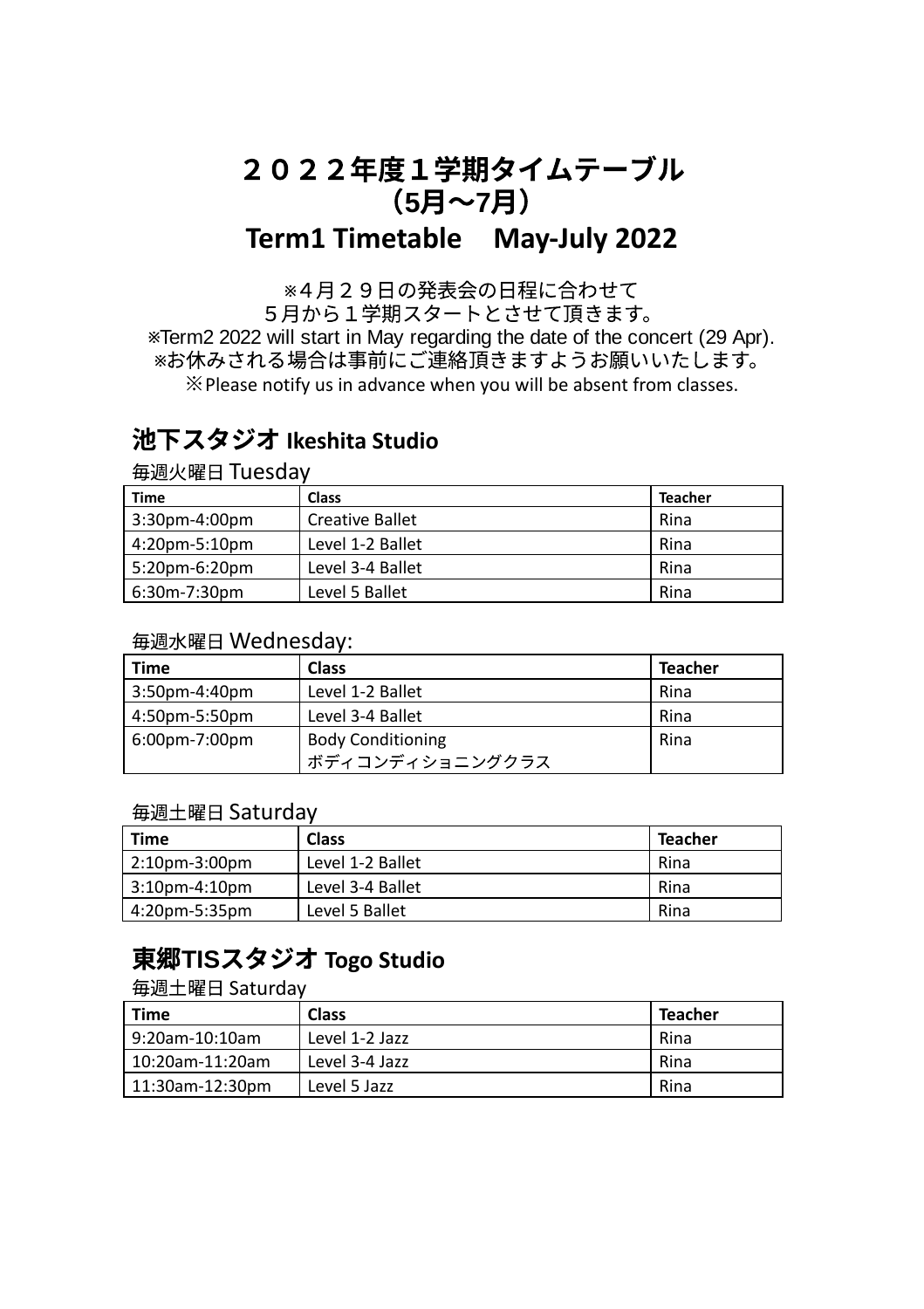# イオンキッズスクール熱⽥千年スタジオ **IEON Atsuta Chitose**

毎週⽊曜⽇ Thursday

| <b>Time</b>   | <b>Class</b>     | <b>Teacher</b> |
|---------------|------------------|----------------|
| 4:20pm-5:10pm | Level 1-2 Ballet | Rina           |
| 5:20pm-6:20pm | Level 3-4 Ballet | Rina           |
| 6:30pm-7:30pm | Level 5 Ballet   | Rina           |

●振替レッスンについて About Makeup Class

お休みされる場合の振替はその学期内または次の学期内に、ご受講ください。 発表会前(3学期)は各クラスで発表会練習を行いますので、次の学期で振替 レッスンをご受講ください。(池下スタジオ)

※東郷TISスタジオは振替レッスンがございません。お休みが分かっている場 合、お休みされる⽉は1回券をご利⽤いただけます。

※イオンキッズスクール熱田千年スタジオは、同スタジオ内で開講されている キッズクラスにて振替レッスンをご受講頂けます。その場合各クラス講師の許 可が必要となりますので、振替を希望される場合は必ず受付または講師にご相 談ください。

Please make up the classes you missed for the duration of the same term or the next at the same studio. You cannot attend makeup classes during Term3 as there are production rehearsals in each class and we offer you to take classes in next term instead. (Ikeshita Studio)

※There are no classes available to makeup at Togo TIS studio and drop-in ticket is available for that month you know that you will miss a class.

※Students at IEON kids school can make up in other kids classes you would like to join in if there is a permission by the teachers.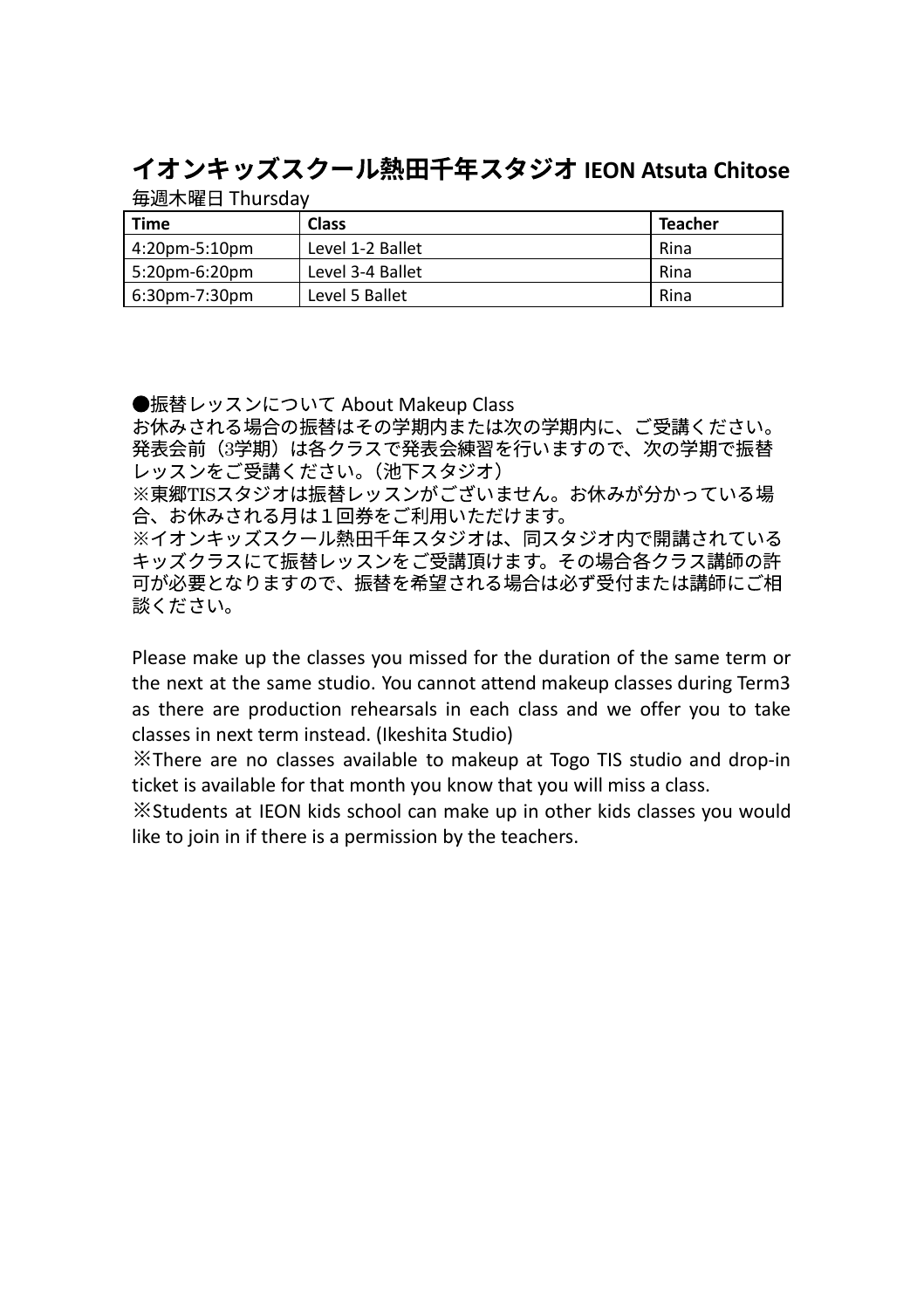●料金 Price

池下スタジオ **Ikeshita Studio**

※学期ごとのお支払いをお願いしております。 Please make your payment for the whole term.

| <b>CLASSES PER WEEK</b><br>レッスン数(週) | <b>COST PER WEEK</b><br>レッスン費(週) | <b>COST PER TERM</b><br>レッスン費(学期) |
|-------------------------------------|----------------------------------|-----------------------------------|
| 1                                   | ¥1,500                           | ¥18,000<br>(12 classes)           |
| 2                                   | 42,250                           | ¥27,000<br>(24 classes)           |
| 3                                   | ¥3,000                           | ¥36,000<br>(36 classes)           |

1回のみ Drop in: ¥2,000

4回チケット(1カ月間有効) Ticket for 4 classes (Valid for one month) : ¥7,200

## 東郷**TIS**スタジオ **Togo Studio**

〇English & Jazz

週1回Once a week

1回 (1 class): ¥1,980 / 月額 (monthly): ¥6,600

## イオンタウン熱⽥千年スタジオ**IEON Atsuta Chitose**

## 〇English & Ballet

週1回Once a week 月額 (monthly): ¥6,600